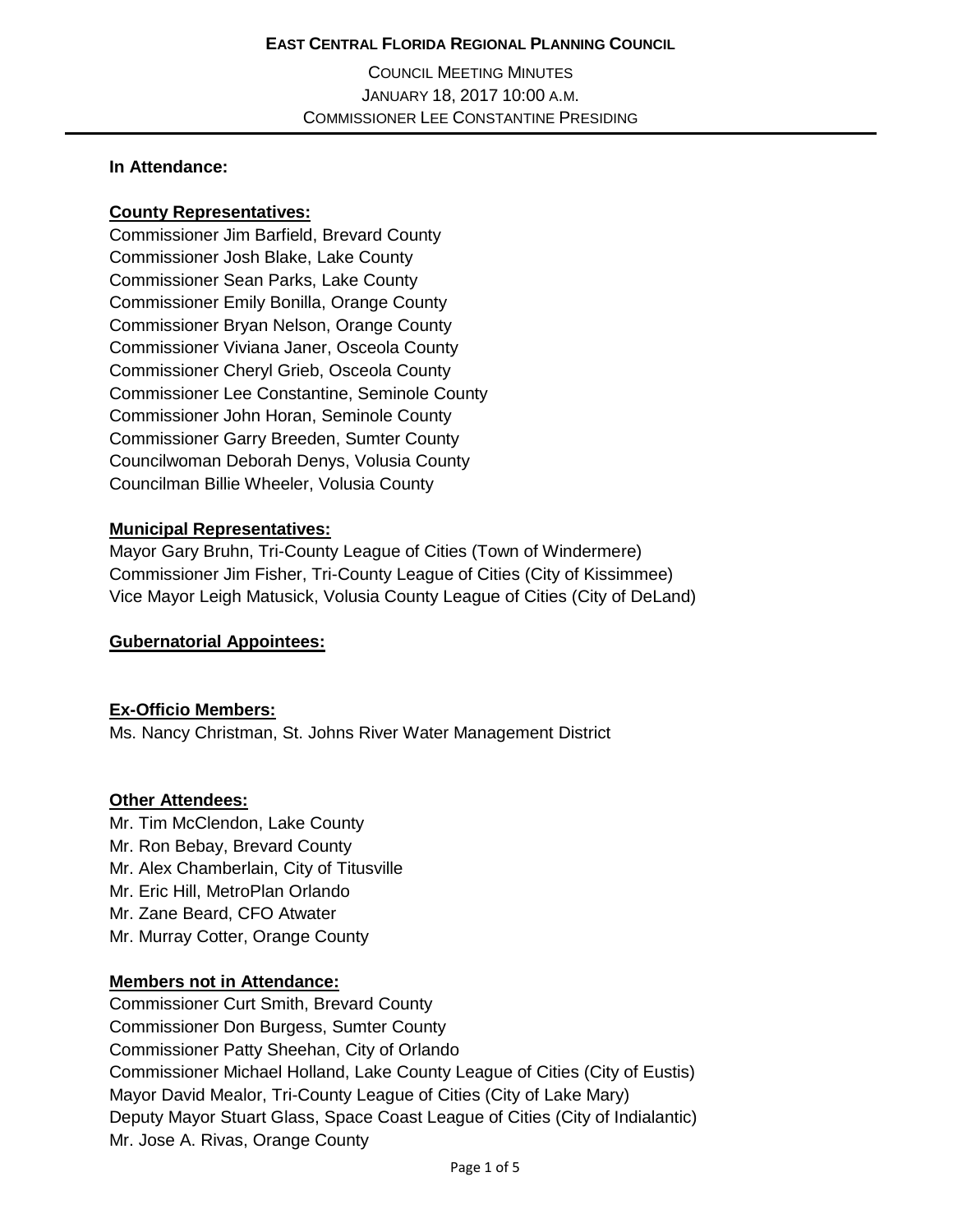# **Members not in Attendance (continued):**

Mr. John Lesman, Seminole County Ms. Heather Garcia, Florida Department of Transportation Mr. Jeff Prather, Florida Department of Environmental Protection Mr. William Graf, South Florida Water Management District Ms. Laura Kelley, Central Florida Expressway Authority (CFX) Mr. Russell Gibson, City of Sanford

# **ECFRPC Staff in Attendance:**

| Attorney Jerry Livingston |                  |
|---------------------------|------------------|
| Mr. Hugh Harling, Jr.     | Ms. Lelia Hars   |
| Mr. Luis Nieves-Ruiz      | Ms. Pegge Parker |
| Ms. Tara McCue            | Mr. Fred Milch   |
| Mr. PJ Smith              |                  |

## **I. Call to Order and General Business**

Commissioner Constantine called the meeting to order at 10:10 a.m. Ms. Pegge Parker called the roll and announced a quorum was present. The Pledge of Allegiance was led by Commissioner Grieb.

#### **II. Consent Agenda**

- November 2016 Council Meeting Minutes: Commissioner Constantine asked if there were any discussions, deletions or additions to the minutes. As there were no objections, Commissioner Janer made a motion to approve the minutes and Vice Mayor Matusick seconded the motion. A vote was taken and the motion to approve the minutes passed unanimously.
- Financial Reports: Mr. Harling discussed the Financial Reports for October and November 2016 which includes the financial forecast for December 2016. He stated that all Assessment dues from the counties have been received. Commissioner Constantine discussed the comments made during the Executive Board meeting regarding the current budget and reserves account.
- **III. Public Comments** There were no public comments at this time.

### **IV. Orange County Food Production Strategic Plan –** *Luis Nieves-Ruiz*

Mr. Nieves-Ruiz gave an overview of the Orange County Food Production Strategic Plan. Commissioner Constantine asked if this Plan for Orange County is accepted by the State, would there be an opportunity to expand it into other counties and Mr. Nieves-Ruiz replied that, if there was funding, it would be an easy model to replicate for other counties to create a more regional plan than just a local one. Commissioner Horan stated that Seminole County has a robust food production sector which includes a farm tour sponsored by local farmers and growers with local beef and they have a good relationship with IFAS which has vast amounts of data which could be a big assist for a project.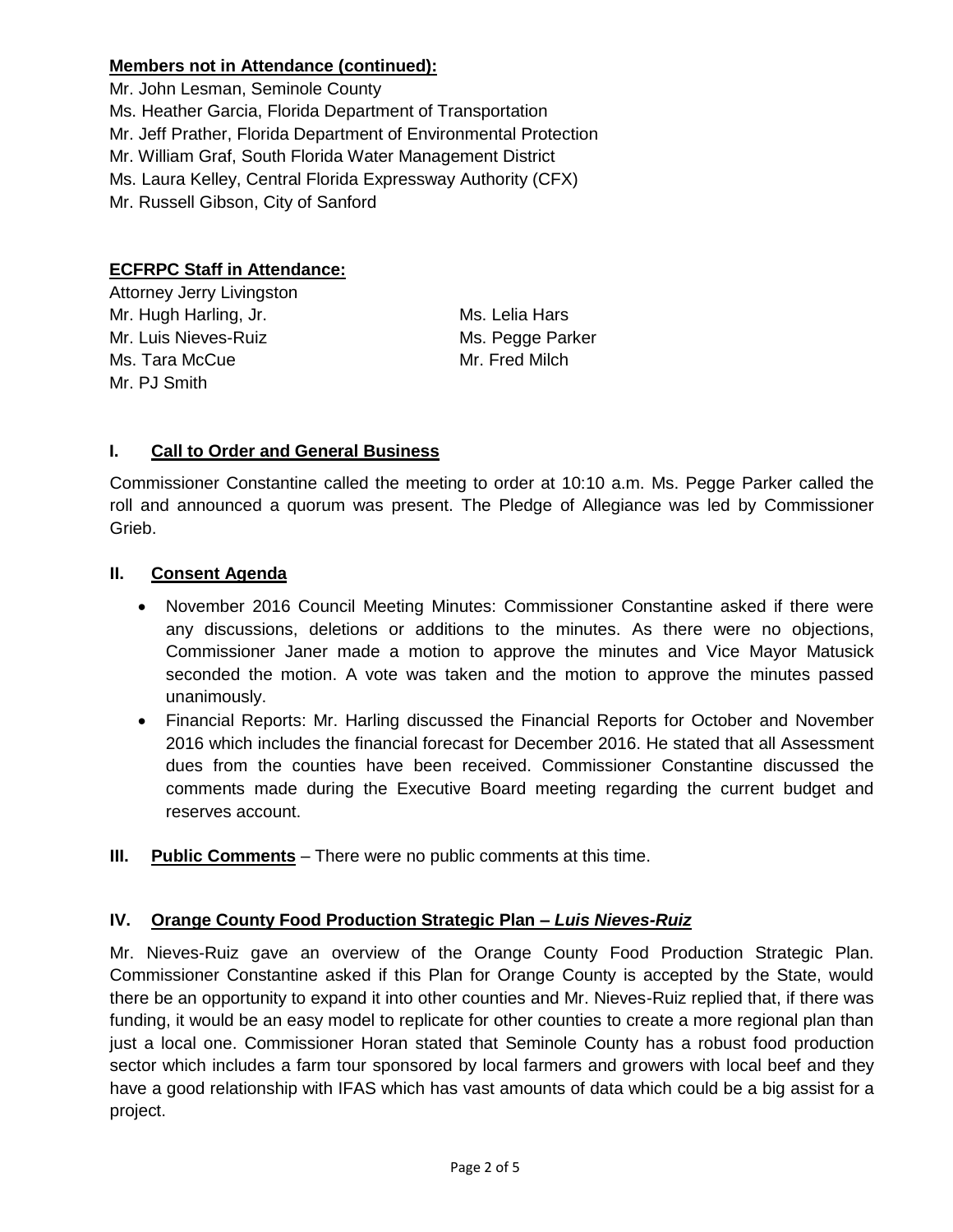Commissioner Denys requested keeping Volusia County in the loop since they have a great deal of land and zoning for expansion which also includes farm tours and they would be very interested to help with any possible future grants. The Commissioner also asked to have the City of Pierson report sent to her. Commissioner Bonilla stated that she is putting together some research for East Orange County to create a plan and one of the objectives would be to find out what can be done to build its agriculture economy so she is very interested in anything new that comes from the Plan.

# **V. Complex Coordinated Terrorism Attacks Grant Support –** *Tara McCue*

Ms. Tara McCue gave a presentation on the FEMA grant the RPC is seeking regarding the Complex Coordinated Terrorist Attack Program. The three-year, \$2.5 million grant which would be spread out over six of our counties, includes four components: a Gap Analysis, Policy Development, trainings, and multiple exercises across the region. The timeline is quick with the application deadline February 10, 2017, the Award Announcement April 10, 2017, the start June 2017 and completion June 2020. The RPC is requesting approval and support by the Council to move forward with the application on behalf of the UASI partnership. This would involve a Letter of Support and also the signing of a Resolution. Approval has already been received from the Orange/Orlando UASI partnerships.

# **VI. Executive Director's Report**

- Indian River Lagoon 2016 Economic Valuation Update: Mr. Harling and Mr. P.J. Smith gave an overview of the study which was to focus on stormwater outfalls along the Indian River Lagoon stretching from Volusia County to Martin County. The study measured sea level rise in comparison to outfall locations, as well as water quality and other data. The final products included a Comprehensive Outfall Database for all five counties including sea level rise inundation year, water quality, maintenance, size, and seagrass coverage, and a Vulnerability Analysis and Atlas which identifies areas that could have future stormwater retention problems. Different methodologies were offered on how to clean it up which include a Baffle Box which is very expensive and very expensive to maintain, and street sweeping, which is less expensive and is based on the number of curb miles that are swept. This would be the most cost effective method. This study has been sent to the Governor's office and the Senate's office to show the progress that's been made. The next steps include maintenance and monitoring to make sure the actual cleanup of the IRL happens.
- Projects and Activities Presentation: Mr. Harling provided an overview on current, ongoing and prospective projects and activities for November and December 2016. A handout was provided with more specific information for each of these projects. Commissioner Grieb asked for more information on the Route Condition Tool. Mr. PJ Smith gave an overview of the components that make up the tool.
- Vice Mayor Matusick discussed an issue brought up at the last Central FL MPO Alliance meeting discussing a new report "Dangerous by Design" which names the top ten most dangerous metro areas for pedestrians in the nation. Florida has eight of the ten and five within our area: #1: Cape Coral / Ft. Myers; #2: Palm Bay / Melbourne / Titusville, #3: Orlando / Kissimmee / Sanford, #4: Jacksonville, #5: Daytona / Ormond, #6: Lakeland, #7: Tampa and #10: Northport / Sarasota / Bradenton. Vice Mayor Matusick stated this is obviously a big issue throughout the entire state but especially within our metropolitan planning areas from the Atlantic to the Gulf and the I-4 corridor. It was discussed at the MPO meeting that perhaps the TPO Directors should look at what they've been doing to combat this situation and also regionally what can be do. Vice Mayor Matusick thought the ECFRPC could collect the information from the individual TPOs and create a summary report. Ms. Tara McCue discussed Resolution #01-2017 which states Council's support to move forward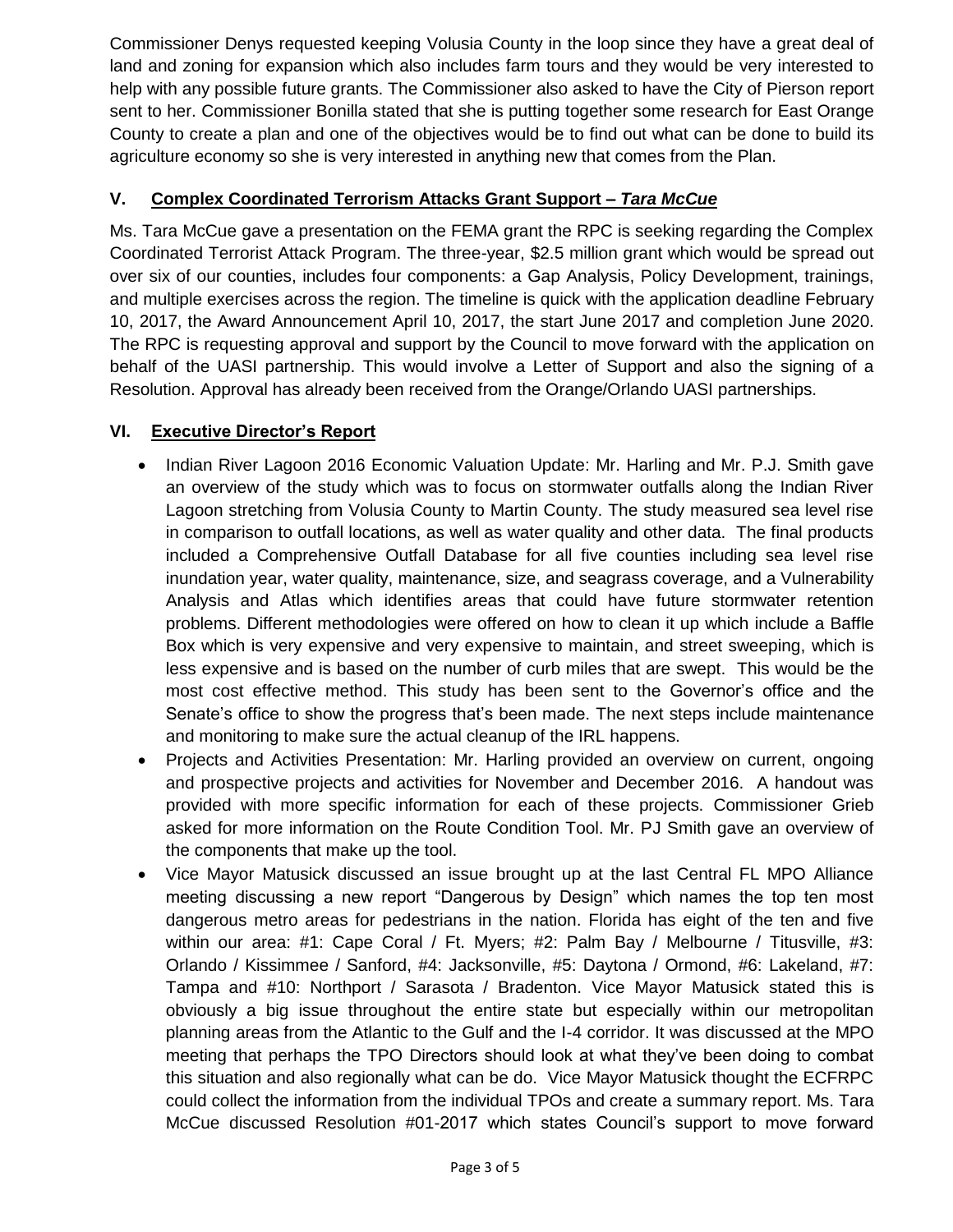making pedestrian safety a priority for the Council and supports the efforts of the ECFRPC staff in coordinating and assisting partners across the region in addressing pedestrian safety. Vice Mayor Matusick requested staff sends out the Resolution and Dangerous by Design report to the jurisdictions, TPOs and MPOs and put on the ECFRPC website. Commissioner Grieb made a motion to approve the Resolution and Vice Mayor Matusick seconded the motion. A vote was taken and the motion to approve passed unanimously. Commissioner Constantine signed the Resolution on behalf of the ECFRPC.

 Parking Update: Mr. Harling explained the upcoming change to the surface parking lot across the street on Amelia Avenue and the reduction of available spaces due to the FDOT Ultimate I-4 project requirements for storage. Overflow parking will now be at garage across from the Courthouse with ECFRPC covering validation of tickets.

# **VII. Chair's Report**

- FRCA Update: Commissioner Constantine gave a brief update on the last FRCA meeting led by the new President of FRCA, Ms. Barbara Sheen Todd. The FRCA Annual Report will be coming out shortly with one of the articles on the statistics for each of the ten regional planning councils. It showed that the ECFRPC is the  $2<sup>nd</sup>$  largest in population of all ten with the third smallest budget and the least per capita charge for dues. The report will be sent out as soon as it is received.
- MPO Alliance Update: Vice Mayor Matusick attended and gave an update on the last MPO Alliance meeting. The meeting discussed their Legislative priorities which included emphasis on bike/pedestrian safety, strengthening the ban on handheld devices while driving, and funding for the sun trails. There was also a presentation on the truck stop study by Mr. Harry Barley, Executive Director for the MPO. It detailed what they are looking for, what had been done, and what can be done. Vice Mayor Matusick stated that this is not just for the Longwood site which is three times over capacity westbound and two times over capacity eastbound, but is a statewide problem for the corridor. One of the recommendations was to send a letter to Senator Boxold, FDOT, requesting to include the MPO in the Motor Carrier Systems Plan. Of the five recommendations in the study, the Board approved four. The fifth recommendation was to provide guidance to Staff on requesting for legislative action. Commissioner Constantine stated that at the previous MPO meeting, he made a motion to have FDOT work on a study on freight for I-4/I-95/I-75 corridor, and to extend out twenty to thirty years, with specific emphasis on rest areas that are being used for truck stops.
- Nomination Committee Selection for Executive Committee: During the previous Executive Board meeting, it was decided that Commissioner Constantine, Vice Mayor Matusick and Commissioner Breeden would make up the nomination committee for the open positions on the Board and for the vacancy left by Ms. Jill Rose on the FRCA Policy Board. He asked for interested persons to communicate with one of the nominating committee. Vice Mayor Matusick requested a letter be written by the Chair on behalf of the Board to the Governor's office and the Appointment Board to fill the critical open positions on the Council, some of which have been vacant as much as three years. Currently, there are open positions for Volusia, Orange, Seminole, and Brevard counties. Commissioner Constantine agreed to write a letter on behalf of the Council identifying every vacant position.

### **VIII. Brief County Updates** – County Representatives

 Commissioner Grieb – Osceola County: Yesterday was the rebranding of the International Consortium of Advanced Manufacturing Research to its new name, BRIDG (Bridging the Innovation Development Gap), while the surrounding development is rebranding as NeoCity